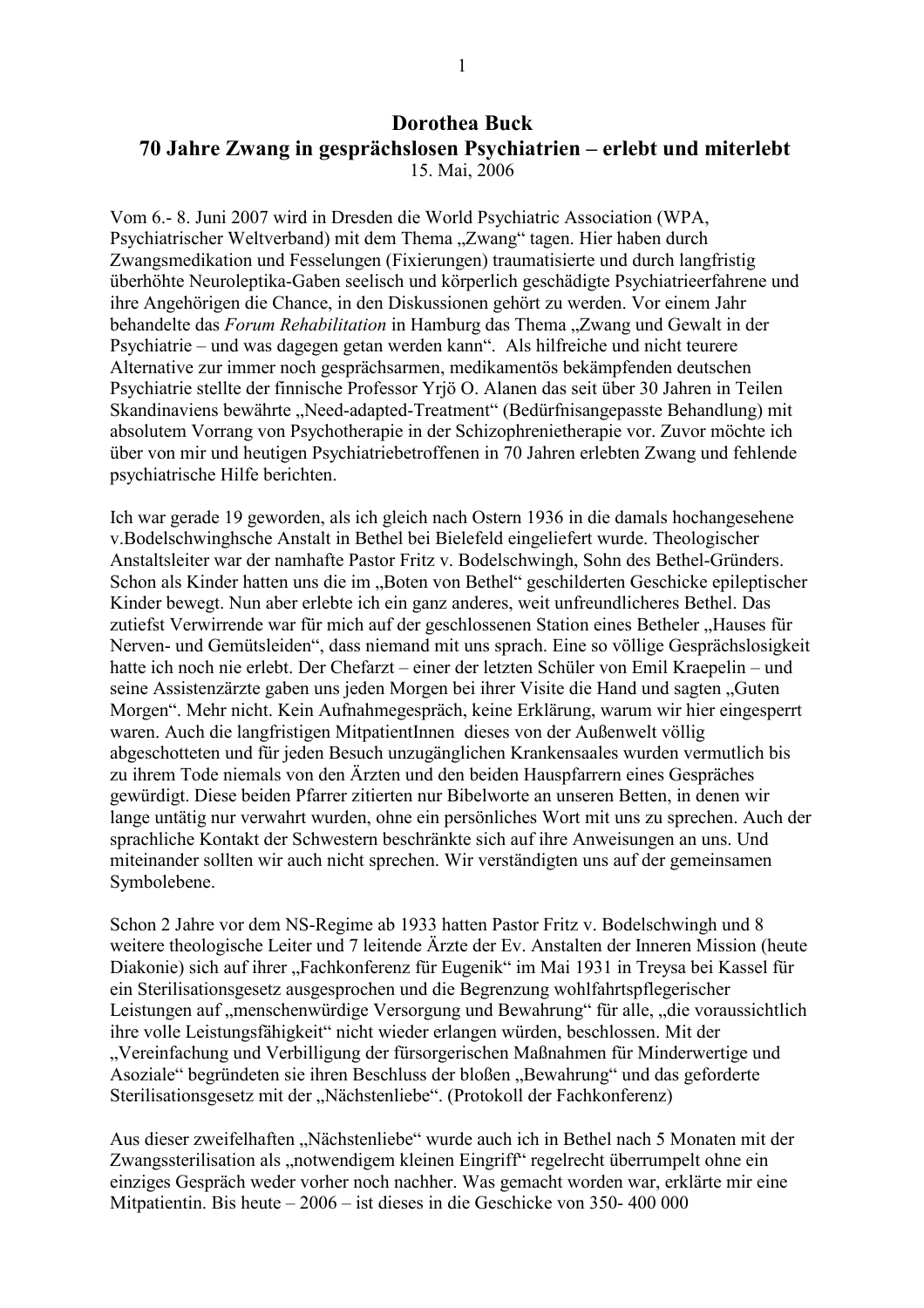zwangssterilisierter Menschen so zerstörend eingreifende Gesetz nicht aufgehoben, sondern nur "außer Kraft gesetzt" worden. Wir durften keine nicht-sterilisierten Partner heiraten, keine weiterführenden und höheren Schulen besuchen, in keinen sozialen Berufen tätig sein u.a., ganz zu schweigen von der lebenslangen Abstempelung als "Minderwertige". Als der Wiedergutmachungsausschuss des Deutschen Bundestages 1965 eine Wiedergutmachung auch für uns Zwangssterilisierte erwog und den späteren Nachfolger und Neffen von Pastor Fritz v. Bodelschwingh, Pastor Friedrich v. Bodelschwingh, als Experten hinzuzog, lehnte der eine Wiedergutmachung ab.

Erst 20 Jahre später, als die meisten zwangssterilisierten Menschen, denen Ausbildungsmöglichkeiten und Heiraten versagt geblieben waren, verarmt und vereinsamt als "Minderwertige" gestorben waren, überzeugte Prof. Dr. Dr. Klaus Dörner ab Januar 1984 mit seinen Briefen den Bundespräsidenten, den Bundeskanzler, an die Fraktionsvorsitzenden aller Parteien, die ev. und kath. Kirchenleitungen, die Wohlfahrtsverbände und viele andere von der Notwendigkeit einer Rehabilitierung von uns Zwangssterilisierten, der die psychiatrischen Tötungsanstalten überlebenden Menschen und der als "lebensunwert" von Ärzten ermordeten "mindestens 275 000 'Euthanasie' - Opfer". Nur so könne eine Psychiatrie-Reform in der BRD möglich werden.

Prof. Dörner erreichte unsere Anhörung vor dem Innenausschuss des Deutschen Bundestages am 24. Juni 1987 und ab 1990 eine monatliche Beihilfe von 100 DM, die seit 2006 auf 120 Euro anstiegen. Da ich nach meiner ersten Anstalt Bethel 1936 in 4 weiteren Psychiatrien bis 1959 eine fast ebenso gesprächslose Psychiatrie erlebte, die erst zu den

Ausrottungsmaßnahmen gegen uns hatte führen können – denn Menschen, mit denen man nicht spricht, lernt man auch nicht als Menschen kennen - forderte ich in einem bei der Anhörung verteilten Papier eine auf unseren Erfahrungen gründende Psychiatrie, die nur so eine Erfahrungswissenschaft sein kann. Denn was können Psychiater, die keine oder nur oberflächliche Gespräche mit Psychose-Patienten führen, über Psychosen wissen? Die bei der Anhörung anwesende Behinderten-Beauftragte des Bundesgesundheitsministeriums, Frau Vogel, schlug mir auf meine Kritik hin vor, meine Vorstellungen von einer verständigeren und menschlicheren Psychiatrie für das BGM aufzuschreiben. Zum ersten Mal wollte jemand von der Profi-Seite wissen, wie wir die Psychose erlebten und verstehen, welchen Sinn sie für uns haben kann und welche Hilfen notwendig wären. Fast ein Jahr lang arbeitete ich an meinem Antrag auf einen trialogisch besetzten "Arbeitskreis für mehr Mitbestimmung Betroffener in der Psychiatrie", den ich am 8. Juni 1988 auf 22 Seiten auf unserem AK 71-Briefpapier an die Bundesgesundheitsministerin, Frau Rita Süssmuth, schickte. Herr Prof. Dörner befürwortete ihn bei ihr.

Aus der Ablehnung meines Antrages und dem Rat, "einen Arbeitskreis der vorgeschlagenen Art vor Ort einzurichten", ging ein Jahr später unser Hamburger Psychose-Seminar, der Trialog, hervor. Aber die von mir erhoffte Teilnahme von Psychiatern, an die ich bei meinem Vorschlag für die Einrichtung des Arbeitskreises vor allem gedacht hatte, damit sie mit uns ins Gespräch kommen, blieb in den inzwischen über 140 Psychoseseminaren in Deutschland, der Schweiz und in Österreich bis heute die Ausnahme.

## Seit 1934 Zwangssterilisationen, seit 1937 Schocks, 1939-45 Mord, seit 1953 Zwangsmedikation, seit 1960 (?) Hand-, Fuß-, Bauchfesseln

## Wann endlich Hilfe durch Gespräche?

Heute frage ich mich mit 89 Jahren, ob ich die von mir erlebten 5 Psychiatrien von 1936 bis 1959 lieber mit der heutigen Psychiatrie mit ihren oft überdosierten Zwangsmedikationen. ihren Fesselungen an Händen und Füßen, Bauch ans Bett (Fixierungen), die es zu meinen 5 Psychiatriezeiten noch nicht gab, mit Neuroleptikafolgen als Zuckungen besonders im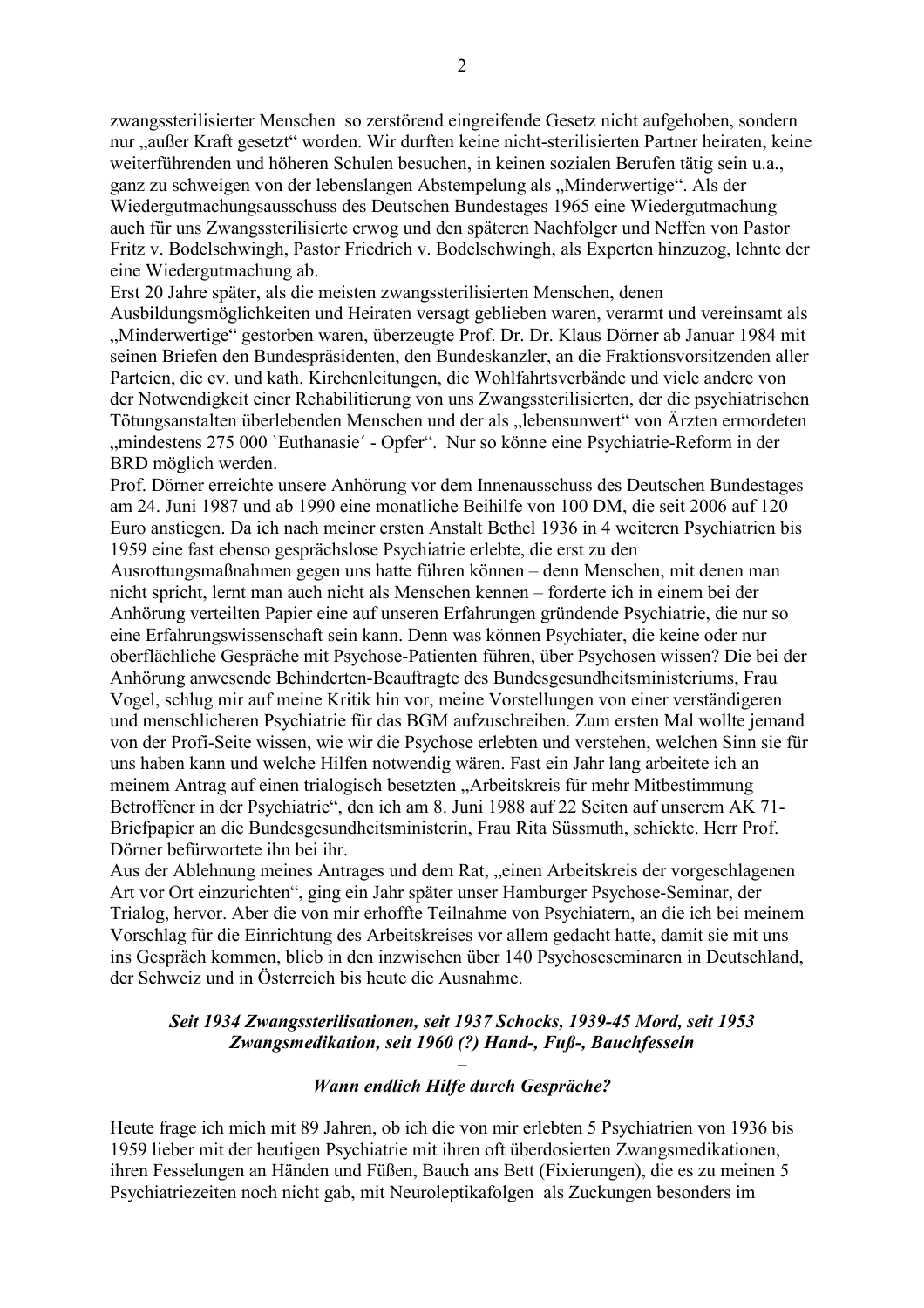Gesicht, Konzentrationsschwächen, Gedämpftheiten, organischen Schäden wie Diabetes bei atypischen Neuroleptika, bis zu 30 kg Gewichtszunahmen und anderen Folgen getauscht hätte. Wie aber hätte ich mir bei der heutigen Zwangsmedikation meine Psychoseinhalte bewahren können, die mir zur Verarbeitung meiner Psychosen und ihrer Einbeziehung in mein normales Leben dringend notwendig waren? Neuroleptika sollen Psychoseinhalte ja gerade vergessen machen und lassen zugleich auch normale Inhalte/Erinnerungen vergessen. Schon im Betheler Lehrbuch der Geistes- und Nervenkrankenpflege von Jaspersen heißt es in der 7. völlig neu überarbeiteten Auflage 1975: "Nach Untersuchungen von Grahmann, Boeters und Moeltgen und auch nach unseren eigenen Beobachtungen ist es wahrscheinlich, dass langjährige hochdosierte Gaben von Neuroleptika auch zu Demenzen führen können. Auch diese Untersuchungsergebnisse zwingen uns zu einer strengeren Indikationsstellung bei der Verordnung." (S.80)

Gerade schickte mir mein guter Freund Hans Jürgen Claußen für unsere 4 BPE-Seiten in der PSU folgenden Beitrag: "Neuroleptika löschen Langzeitgedächtnis -

Ich bin Hans Jürgen Claußen. Ich war eine Zeitlang Vorstandsmitglied des BPE. Seit 1988 nehme ich Neuroleptika. Ich habe seit 1994 eine Liebesbeziehung zu einer Partnerin. Obwohl ich seit 11 Jahren mit ihr zusammen bin, kann ich nur maximal die letzte Woche mit ihr rekonstruieren. Sie sagt, ich mache sie irre, weil ich immer vergessen habe, was wir am letzten Wochenende gemacht und besprochen haben. Sie sagt, es macht sie wahnsinnig, dass sie jedes Wochenende mit mir bei NULL anfangen muss. Vor zwei Jahren starb meine über alles geliebte Mutter und beste Freundin. Wisst ihr, dass ich mich an keine einzige Situation mit ihr erinnern kann. Wisst ihr, dass ich mein ganzes Leben vergessen habe durch die Medikamente. Ich suche Psychiatriepatienten, die das Gleiche erleben und was unternehmen wollen. Nehmt Kontakt zu mir auf. Ich bin von Ärzten mit Medikamenten dement gemacht worden. Das, was wirklich hilft bei Psychosen, ist das Wissen, dass es Träume sind. Medikamente sind nur die chemische Zwangsjacke und die Löschtaste für dein Gehirn." Hans-Jürgen Claußen, Bergstr.3, 25712 Kuden, Tel. 04855/355

Hans-Jürgen Claußen wird ebenso wie ich die "Traumebene" seiner Psychosen meinen. Schon zu Anfang des 20. Jahrhunderts hatten Tiefenpsychologen wie Sigmund Freud und C.G. Jung erkannt, dass in der Schizophrenie Inhalte des normalerweise Unbewussten ins Bewusstsein einbrechen. In "Symbole der Wandlung - Analyse des Vorspiels zu einer Schizophrenie" schrieb C.G. Jung 1912:

"Eine konsequente Regression bedeutet eine Rückverbindung mit der Welt der natürlichen Instinkte, welche auch in formaler, d.h. ideeller Hinsicht Urstoff darstellt. Kann dieser vom Bewusstsein aufgefangen werden, so wird er eine Neubelebung und Neuordnung bewirken. Erweist sich das Bewusstsein dagegen als unfähig, die einbrechenden Inhalte des Unbewussten zu assimilieren, so entsteht eine bedrohliche Lage, indem dann die neuen Inhalte ihre ursprüngliche, chaotische und archaische Gestalt beibehalten und damit die Einheit des Bewusstseins sprengen. Die daraus resultierende geistige Störung heißt darum bezeichnenderweise Schizophrenie, d.h. Spaltungsirresein." (S. 703/4)

Wie aber sollen die Betroffenen ohne jegliche Hilfe die sie überwältigenden Psychoseinhalte als "aus ihrem eigenen Unbewussten ins Bewusstsein eingebrochen" erkennen können? Bis zu meinem 4. Schub 1946 bewertete ich sie als von außen "eingegeben", andere sprechen davon "ferngesteuert" zu sein, etc. An einer Mitpatientin, die in der Nacht aus ihrem Traum heraus mit einer Psychose aufwachte und dabei eine fremde, französisch klingende Sprache sprach, obwohl sie nie französisch gelernt hatte, aber aus einer Hugenottenfamilie stammte, kam mir erstmals der Gedanke, dass es ein Unbewusstes geben müsse, in dem Rhythmus und Klang der Sprache ihrer Vorfahren aufbewahrt waren. Als mir 13 Jahre später nach meiner 5. und letzten Psychose 1959 auffiel, dass seit dem Aufbruch meiner psychotischen Vorstellungen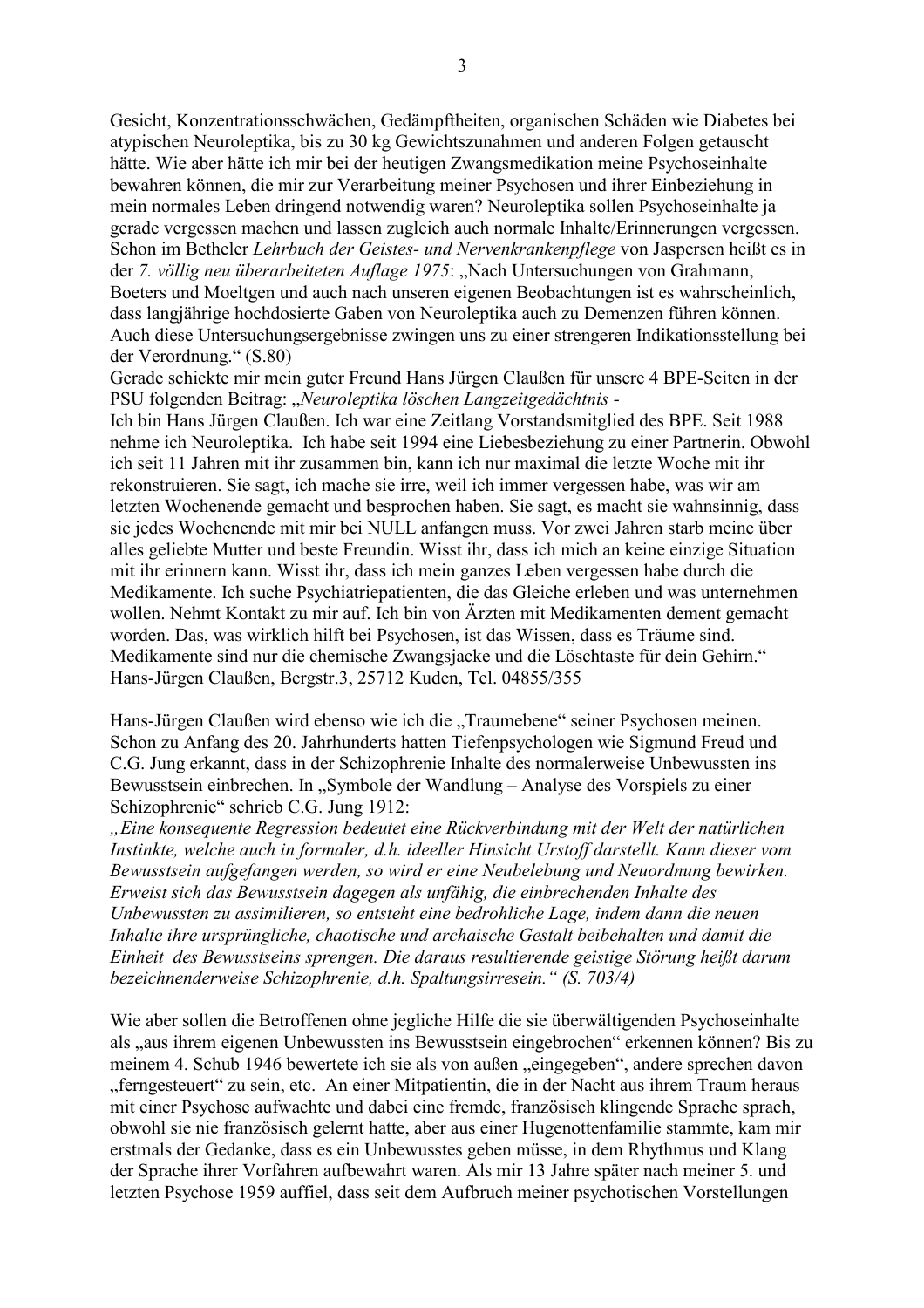meine Nachtträume ausgesetzt hatten, die ich morgens vielleicht nur vergessen hatte, schloss ich daraus auf die gemeinsame Quelle von Traum und Psychose im eigenen Unbewussten. Anstelle meiner Nachtträume waren meine psychotischen Vorstellungen aufgebrochen. Ich verschob sie nachträglich auf die "Traumebene" und konnte mir so ihren Sinn erhalten, nur ihre objektive Wirklichkeit nicht. Auf diese Weise brauchte ich sie nicht mehr als "krank" von mir selbst abzuspalten. Denn alles nur Verdrängte, von sich selbst Abgespaltene bricht irgendwann erneut auf.

Ich machte mir die gemeinsamen Mittel klar, die unsere Psychosen und unsere Nachtträume anwenden: Das zuvor Ausweglose einer Lebenskrise, die wir nicht lösen konnten, kann in der Psychose symbolische, konkrete Gestalt gewinnen. Vielleicht ist das auch der Sinn unserer Nachtträume: Emotionen. Probleme und uns gar nicht bewusste Inhalte unserer Seele im Traum in konkrete Vorstellungen, in real erlebte Situationen bildhaft zu verwandeln, die sie uns zugänglicher machen können. – Die in Psychosen erlebten Identifikationen mit vorzugsweise biblischen Gestalten oder anderen Personen erinnern an die in unseren Nachtträumen handelnden Personen, die uns häufig selbst meinen, obwohl sie unter einer anderen Identität auftreten. – Das in Psychosen veränderte Weltgefühl sonst nicht gespürter Sinnbezüge lässt an ein Zitat von S. Freud in "Abriss der Psychoanalyse" über den Traum denken: "Da ist vor allem eine auffällige Tendenz zur Verdichtung, eine Neigung, neue Einheiten zu bilden aus Elementen, die wir im Wachdenken gewiss auseinander gehalten hätten." – Was der gleichen Quelle, dem eigenen Unbewussten entstammt, wendet auch die gleichen Mittel an. Ohne dieses in der Psychose veränderte Weltgefühl sonst nicht gespürter Sinnbezüge würden die bekannten schizophrenen Symptome wie "Beziehungs- und Bedeutungsideen", die schon von Eugen Bleuler erkannte "Verwendung von Symbolen anstelle des ursprünglichen Begriffs" (Zitat), das "nicht Unterscheiden von Wesentlichem und Unwesentlichem", weil alles einen symbolischen Sinn zu haben scheint, als Wirklichkeit kaum überzeugen können.

## "Psychotherapie als Kern der Schizophrenie-Therapie" könnte wie in Skandinavien in deutschen Psychiatrien beklagten "Zwang und Gewalt" verhindern.

Nicht nur die 12 Jahre von 1933-45 mit unseren Zwangssterilisationen und den Patientenmorden ab 1939, sondern auch die folgenden Jahrzehnte der weiterpraktizierenden und lehrenden an den Ausrottungsmaßnahmen beteiligten Psychiater verhinderten eine durch Gespräche hilfreiche deutsche Psychiatrie. Noch am 20. April 1979 – 34 Jahre nach dem NS-Regime – prangerte DIE ZEIT auf der Titelseite unter "Die Gesellschaft der harten Herzen – Menschen in der Schlangengrube" und der Feststellung: "Keine Minderheit wird so schändlich behandelt wie die psychisch Kranken", die rückständigen deutschen Psychiatrien an. Das beiliegende ZEIT-Magazin dokumentierte menschenunwürdigste Lebensumstände im "Haus Carlsruh" in der ev. Anstalt Alsterdorf in Hamburg, obwohl auch Alsterdorf 629 Kinder, Frauen und Männer mit der Beteiligung des leitenden Pastors Friedrich Lensch zur Tötung geschickt hatte. Noch heute vertreten die dominierenden biologistischen Psychiater die Auffassung ihrer Vorgänger seit Emil Kraepelin (1856-1926), die zu den Ausrottungsmaßnahmen geführt hatten: "Psychosen stellen einen ganz und gar sinnlosen und zufälligen Vorgang dar. Der Hirnstoffwechsel entgleist, ohne einen Bezug zum Erleben. Die Symptome zu hinterfragen, ist sinnlos und schädlich." Wie soll mit diesem Konzept ein Psychoseverständnis und eine Hilfe möglich sein? Da wären/sind auch die Politiker gefordert, nach so vielen Jahrzehnten der verweigerten Hilfe wenigstens den heutigen Psychiatriepatienten beizustehen. An sie sollten wir uns auch wenden und eine qualifiziertere psychiatrische Ausbildung fordern.